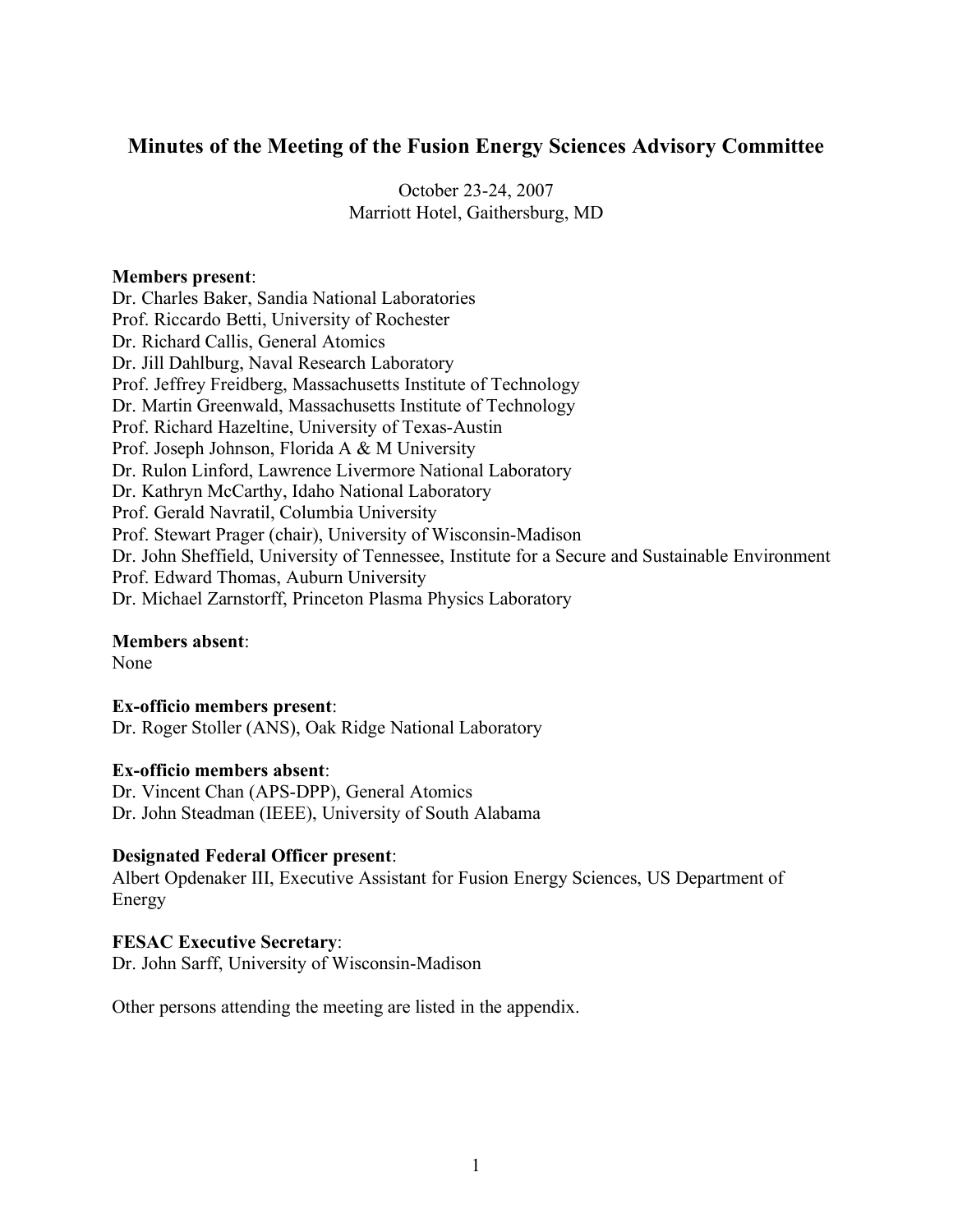#### **1. Meeting Agenda and Logistics.**

The meeting was called to order at 9:00 am. Prof. Prager announced that Dr. Raymond Orbach was called to a meeting with the Secretary of Energy and therefore unable to attend the FESAC meeting as scheduled in the agenda. He also announced that Dr. Vincent Chan was unable to attend due to fires in the San Diego area.

#### **2. Office of Fusion Energy Sciences Perspective.**

Dr. Raymond Fonck, Associate Director, provided an update on the Office of Fusion Energy Sciences (OFES) program. On the budget, Dr. Fonck reported no major change in status since the last FESAC meeting. The DoE is operating under a continuing resolution, which will not be a serious limitation until the March timeframe, at which time ITER allocations could become an issue. The call for the removal of funding for the High Energy Density Laboratory Plasma (HEDLP) program in the House bill is a misunderstanding that OFES is working to clarify. The House misunderstood the program as new rather than a reorganization of existing programs. Dr. Fonck reported that the ratification of the ITER agreement is imminent (next few days), a major step forward that makes ITER a legal entity. The first meeting of the ITER Council will be held in November. Dr. Fonck discussed the ITER design review activities, which will result in a "reference design" to serve as the basis for further design activities. He noted that the U.S. contingent has had a significant impact on the design review. Some of the design effort has been supported by ITER funding, but much of the U.S. effort has been voluntary. He emphasized the continuing need to push for a design that meets U.S. goals. Dr. Fonck then discussed the review of the NCSX compact stellarator project. He thanked FESAC for responding quickly to the charge. He reported that the NCSX construction cost and schedule overruns are projected to be at least \$40M larger and two years longer than expected. Such large overruns require re-evaluation for their impact on the Fusion Energy Sciences Program and Office of Science more generally. The causes for the overruns are that the fabrication and assembly costs were underestimated. Dr. Fonck described the steps in the decision process that will result in either a re-baseline or cancellation of the project. A Lehman review in April concluded that the new proposed baseline is credible. The FESAC review of the NCSX and stellarator science program is described in item 5 below. An external technical review of the design will be conducted in November. If the Office of Science decides to re-baseline the project, the Office of Engineering and Construction Management will conduct an external independent review. Dr. Fonck then described the status of the HEDLP program. The report of the interagency Task Force on HEDP has been released. The First International Conference in HEDP will coincide with the April meeting of the APS in St. Louis, MO. He noted the increased international interest in fast ignition and formation of an International Fast Ignition Committee (IFIC) to coordinate international research in this area. A Memorandum of Understanding (MOU) is being prepared between OFES and NNSA to permit legal FESAC and FACA advisory input on the near and midterm directions for the joint HEDLP program. Dr. Fonck then discussed issues affecting the future of the Fusion Energy Sciences Program. He described an urgency to develop the elements of a 5, 10, and 20-year strategic plan. There are a number of factors framing this discussion, e.g., planning for the operation of ITER, anticipating ignition in NIF, identifying opportunities for U.S. leadership embodied in worldclass facilities and coordinated theory and computation, and planning effective stewardship of plasma physics generally (as described in the NRC Plasma 2010 study). He noted the need to examine the distribution of resources between the program elements. This planning should involve a combination of community workshops and charge areas for FESAC. Dr. Fonck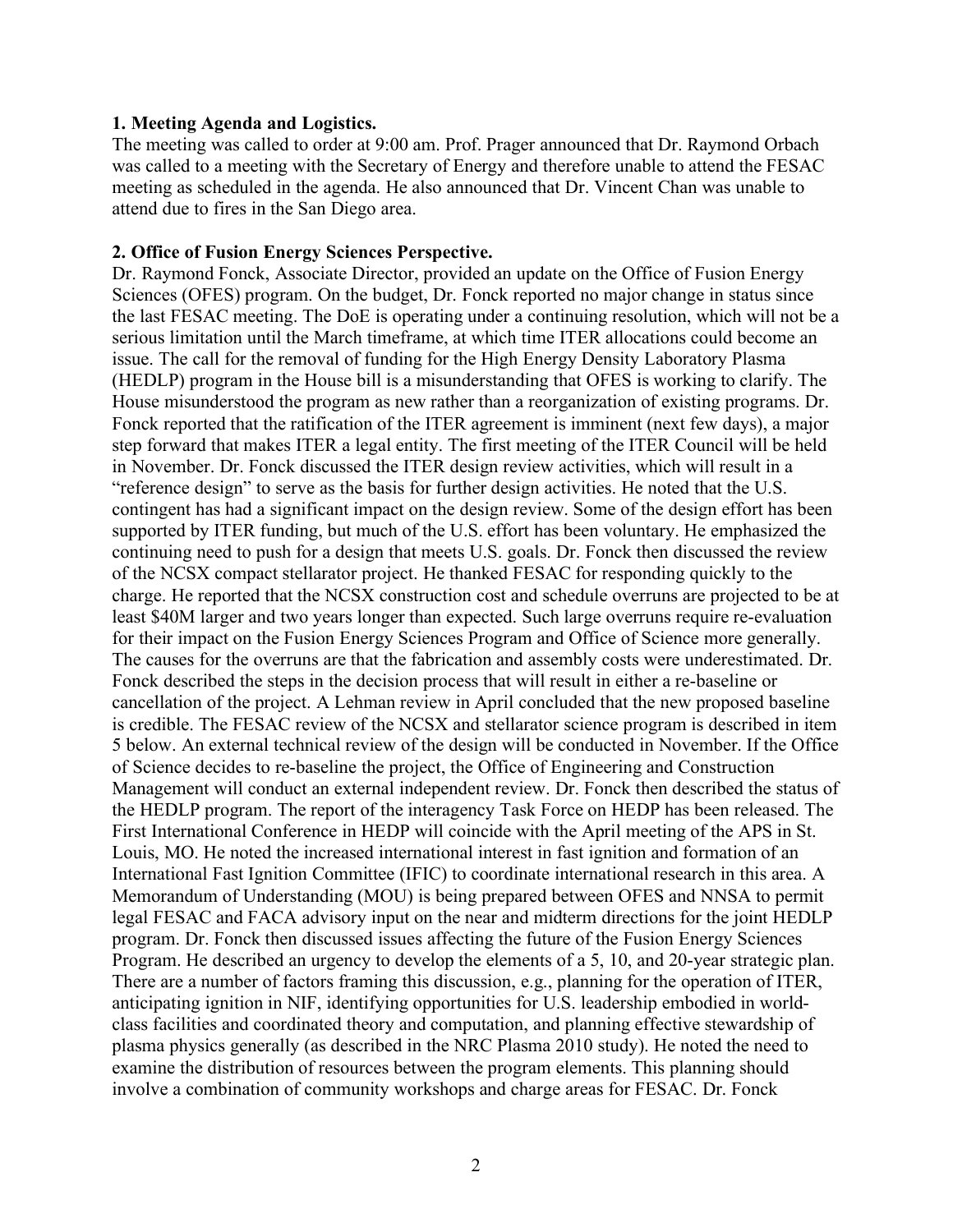presented a draft, new conceptual organizational structure for OFES consisting of three divisions: Projects and Planning, Magnetic Fusion Sciences, and Plasma Sciences. He explained that creation of the Plasma Sciences division allows a possibility for acquiring new resources, whereas there is low likelihood for near term growth in magnetic fusion science that presently dominates the OFES portfolio. Lastly Dr. Fonck described the future of FESAC membership, noting the expectation to turn over 1/3 of the membership every two year cycle. Expanded representation of the HEDLP and Plasma Science will be considered in new FESAC membership. Suggestions and nominations are welcomed.

*FESAC discussion*: Most of the discussion concerning the future direction of the program was conducted on the second day (see item 8 below). It was noted that research in other agencies such as NIH and DoD seems to have higher visibility than fusion research, so is now a good time to discuss the priority of fusion research at a national level? Dr. Fonck replied that Dr. Orbach has had success raising the visibility of research in the Office of Science (SC), and the goals for SC are becoming more clear in time. He noted that the role of fusion research is not under attack and the program has support, but there is a need to develop a strategic plan that makes clear what it is the program needs to accomplish. In terms of outreach, he noted that all must help, OFES as well as the research community. For example, he has commissioned the Burning Plasma Organization to develop new multimedia educational materials suitable for a broad audience. On the draft reorganization of OFES, Dr. Fonck replied to a question on the organization of the Magnetic Fusion Sciences division by confinement concept instead of by facility that, yes, it should be viewed as a matrix. The research needs to be concerned with the self-consistent development of specific confinement concepts as well as the development of common science.

### **3. Report from the Panel on the Fusion Simulation Project.**

Dr. William Tang, PPPL, presented the findings and recommendations of the FESAC sub-panel on the assessment of the Fusion Simulation Project (FSP). Dr. Tang described the panel's view that the FSP is a unique opportunity for U.S. leadership in fusion research, and a recurring theme in the panel's assessment is that, in order for the FSP to succeed, it must work closely with other elements of the fusion program, particularly theory and experiment. He also noted that SciDAC provides a solid basis for collaboration with the Office of Advanced Scientific Computing Research (OASCR). Dr. Tang described the five charge questions, panel membership, and the process for the review. Following the FSP workshop (reported on at the last FESAC meeting), the panel met through eight teleconferences. Dr. Tang summarized the panel's general impressions on the FSP iniative: the primary objective would be to produce world-leading, realistic, multi-scale predictive simulation capability with unprecedented physics fidelity through the development of advanced software designed to use leadership class computers. Verification and validation would be prominent, working with the theory and experimental programs. The project has a 15 year timeline with an anticipated budget of \$25M/year. The panel responded with "conditional yes" to each of the five charge questions, i.e., a substantial number of suggestions for how to improve the FSP vision formed the bulk of the panel's feedback.

*FESAC discussion*: The members' comments in discussion were generally supportive of the report. A few expressed reservations on whether or not the FSP vision is sufficiently compelling and ready to proceed. Some expressed the opinion that the components (e.g., theory and codes) are more important than their integration, which is central to the FSP mission. A number of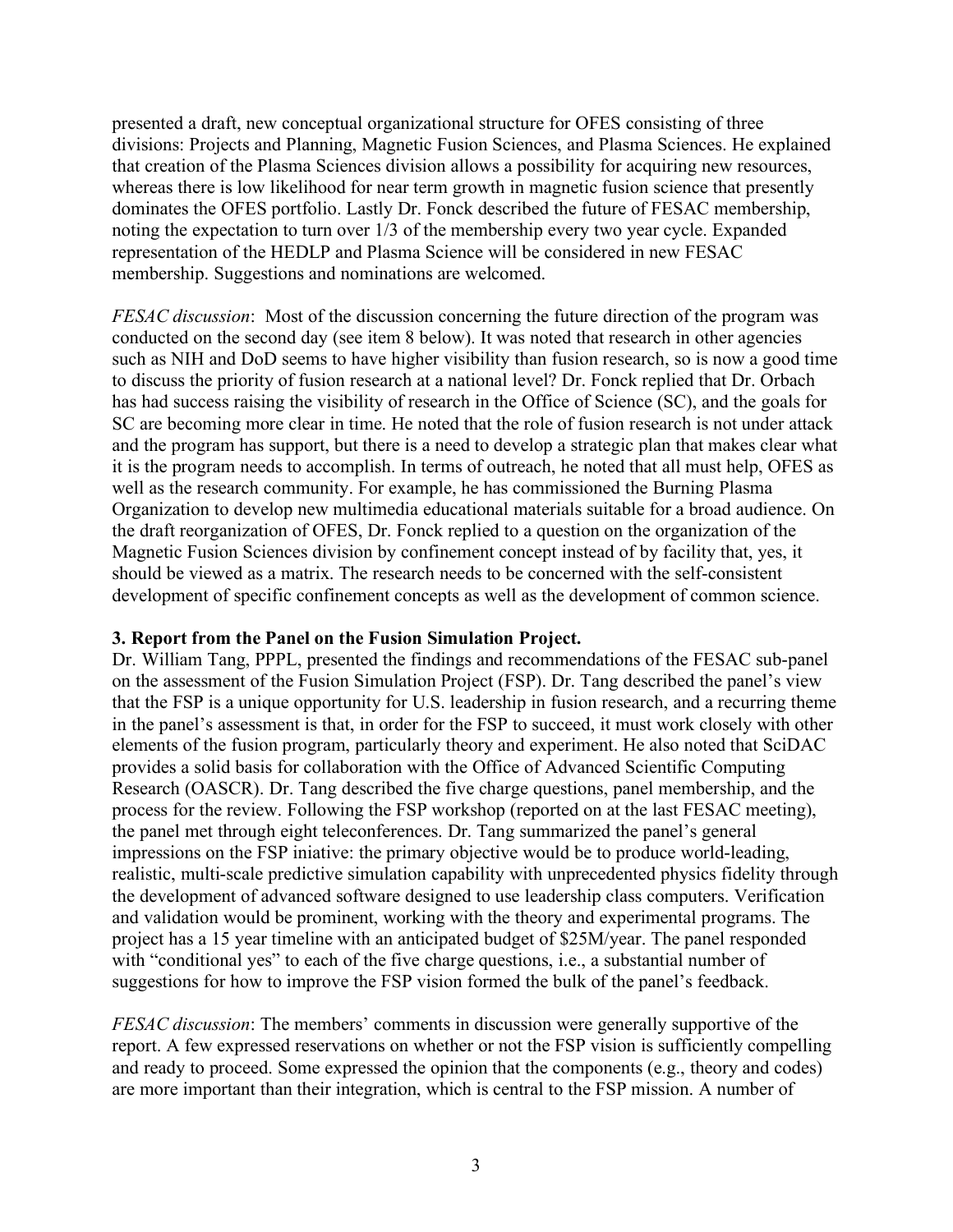comments were made in regard to the lack of clear executive summary for the report, and that an improved summary would be able to communicate to a broad audience the compelling value for an FSP. Hence FESAC requested that the panel draft an executive summary that addresses these concerns.

### **4. Report from the FESAC Panel on Strategic Planning.**

Dr. Martin Greenwald, MIT, presented the Final Report from the FESAC sub-panel on strategic planning. He reviewed the three charge questions in the letter from Dr. Orbach that directed FESAC to "identify the issues arising in a path to DEMO, with ITER as a central part of that effort." Dr. Greenwald described the panel's view on the scope of the charge, interpreted not to span the entire fusion sciences program. Inertial fusion energy (IFE) was not included, and alternates to the tokamak in magnetic confinement were considered only to the extent they could facilitate the development path in the short term. It was also assumed that ITER would be successful in its "baseline" mission. For this charge, "DEMO" was assumed to be a prototype, electricity producing fusion reactor demonstrating high availability, reliability and all relevant technologies, consistent with previous studies and reports and the FESAC "35 year plan" for fusion development in particular. A broad view of the technical issues was adopted to ensure the program is prepared for various possible DEMO instantiations. The panel sought community input through presentations at two workshops (hosted by General Atomics and PPPL) as well as through white papers submitted to an internet-based discussion forum that drew more than 90 registered users. The panel met in person at three 2-day meetings and held more than 20 conference calls. Dr. Greenwald described 14 broad scientific and technical issues, organized into three themes, that the panel used to organize discussions on research gaps and priorities. This set and organization is not unique, but served to cover all of the important issues. To prioritize the issues, the panel created a scoring system with as precise definitions as could be managed for the importance, urgency and generality of the issues. The panel's priority ranking was expressed by grouping the issues into three tiers defined to suggest overall judgment on the state of knowledge and relative requirement and timeliness for more intense research for each issue. Dr. Greenwald emphasized that all of the issues are important and must be resolved to establish readiness for a DEMO. To identify the "available means" as requested in the charge, the panel compiled a comprehensive inventory of existing and planned programs in the world. The panel also assessed U.S. strengths and opportunities, identifying areas of current and historical U.S. leadership, areas where the U.S. is in danger of losing leadership or competitiveness, and areas for U.S. opportunity to sustain or gain leadership by strategic investment. To identify research gaps, the panel identified residual questions or issues that are likely to be left after completion of the existing and planned programs. The gaps were groups into 15 broad categories similar to (but different from) the issue categories. These formed the basis for the panel's identification of nine major initiatives to address the research gaps. Typically, each of the major initiatives would make contributions to more than one gap, and alternate approaches are embodied in the initiatives. The relationship between the research gaps and major initiatives was condensed graphically in a table that illustrated the major and minor contributions of the initiatives.

*FESAC discussion*: Generally FESAC members praised the report. The discussion focused primarily on issues that some members perceived to be not adequately addressed. It was noted that "predictive modeling" appears repeatedly in the report, but that theory does not. Dr.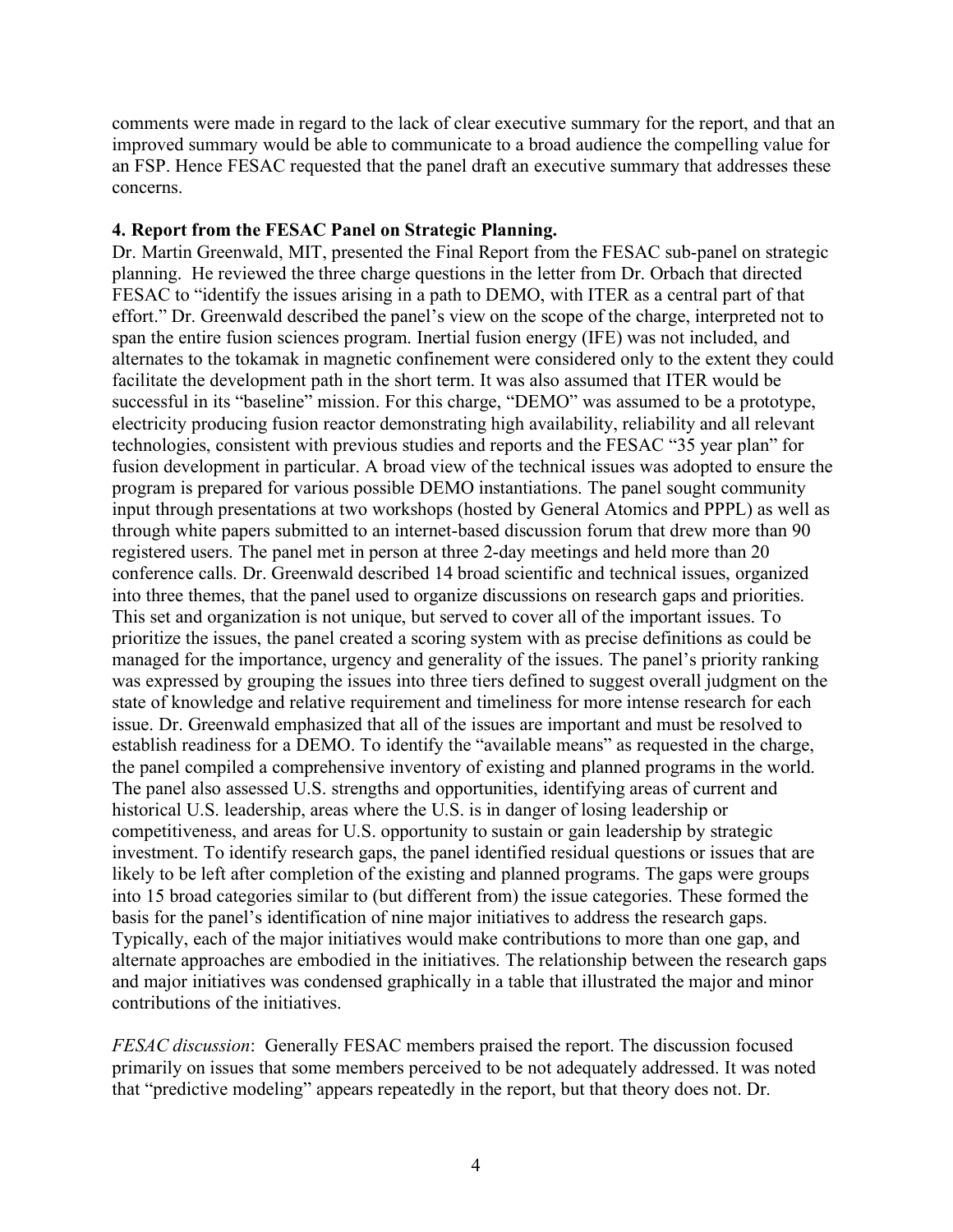Greenwald explained that this was not intended, and that it would be straightforward to add additional language to make more clear the role of theory. Members also expressed concern that the issue of availability did not come out as visibly as needed. It was noted that a reactor requires availability two orders of magnitude greater than will be attained in ITER, and that different approaches and a great deal of testing will be required to achieve high availability. Dr. Greenwald explained that the panel choose to not make important cross-cutting topics as stand alone issues (including availability and economics) to make sure all of the issues were exposed. He also explained that a main purpose of the report is to inform next step options, and while availability is clearly vital, it cannot be addressed directly for quite a while yet. It was concluded to modify the report by including availability as a 15th issue, but not to include it in the panel's prioritization process, which would require substantial additional panel deliberation. Some members questioned the relatively low priority for high field magnet development, noting that a larger magnetic field could permit higher power density with less challenging plasma beta. Dr. Greenwald and others noted that the panel consensus was that the technology for the magnetic field requirement in DEMO is relatively mature. It is also important that poloidal beta must be large in a tokamak in order to permit access to large bootstrap current, key for steady-state operation. Larger toroidal field alone does not permit higher bootstrap current fraction. It was concluded that adding explanatory words for why high magnetic field was not higher priority would weaken the report, as this would call into question the conclusions regarding the priority of other issues. A question was raised on whether or not the nine initiatives are to be considered a basis set, all of which must be undertaken. Also, some of them appear to be genericized versions of proposals already under discussion in the fusion community. Dr. Greenwald noted that the important issues are not a secret, and that it is not a surprise if community proposals would address the report's issues. He agreed that the initiatives may be viewed a basis set, but not orthonormal set. The U.S. program does not have to do everything itself, but the world program collectively must cover all gaps.

#### **5. Report from the FESAC NCSX Review Panel.**

Prof. Richard Hazeltine presented the report from the FESAC sub-panel on a review of the NCSX project. This review was charged by Dr. Orbach to inform a decision on the future of NCSX, by addressing certain scientific and technical questions about the NCSX experiment, its capabilities, and its role in the international fusion program. The charge questions were unusually many in number and detailed in scope. The review was completed in five weeks time, immediately beginning after the population of the panel and ending just before this FESAC meeting. Although the available time was short, the panel achieved a thorough and unhurried discussion by setting aside questions not central to the charge. Prof. Hazeltine noted that the NCSX team was helpful in providing background information and in responding to requests from the panel. He described the important and unique scientific contributions of stellarator research, the role of quasi-symmetric stellarator configurations, and the quasi-axisymmetric (QAS) configuration in particular, which forms the design basis for NCSX. Key advantages of the QAS configuration are that it has relatively low aspect ratio compared to conventional stellarator designs, which helps reduce the size of a stellarator-based fusion power source, and that the QAS configuration is most closely connected to the axisymmetric tokamak configuration. Key disadvantages are the cost and complexity of the magnet coils, whose precise design and alignment are essential for acceptable plasma confinement, and that the three dimensional nature of the coils complicates external access to the plasma and the plasma blanket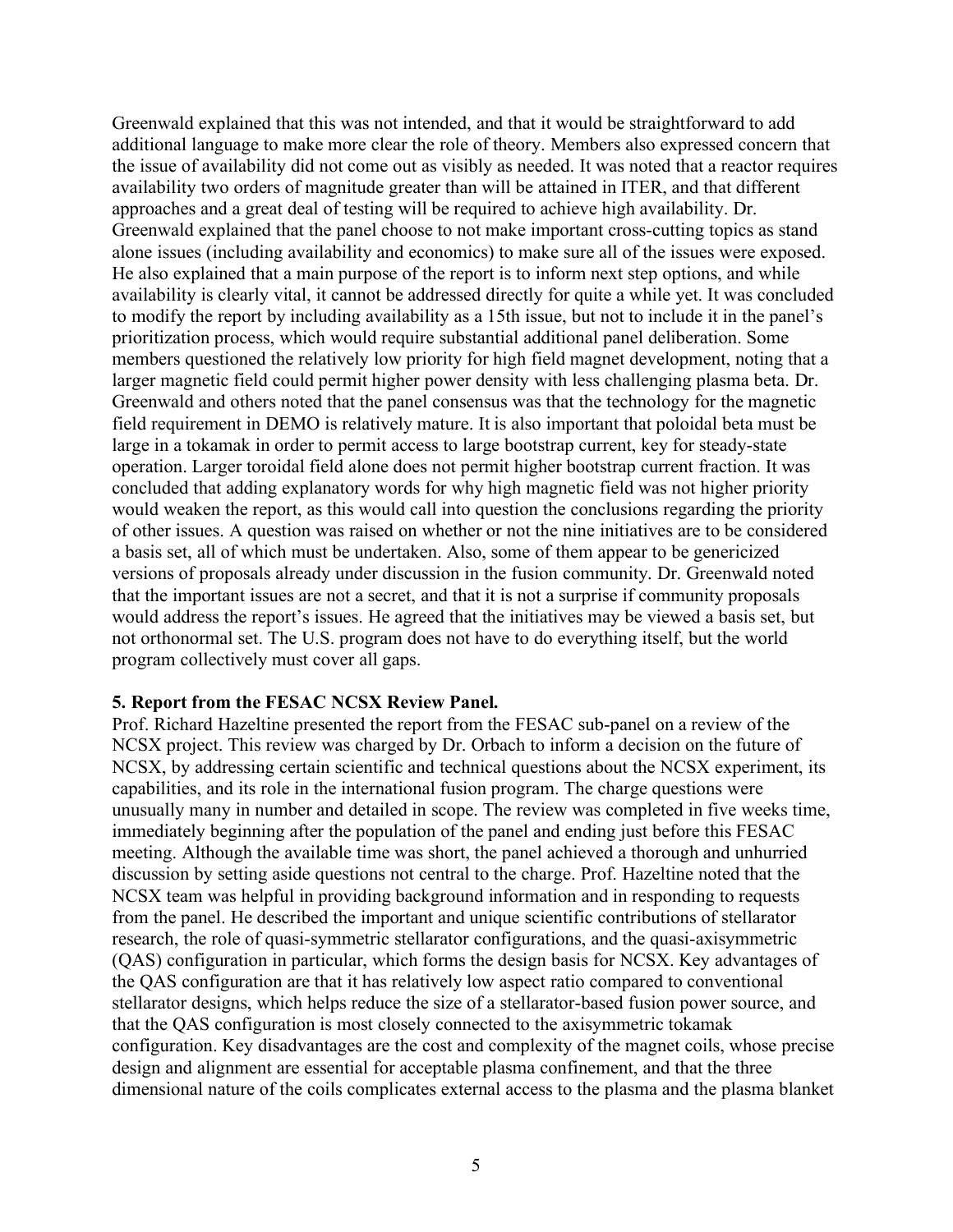in a stellarator-based fusion reactor. The panel concluded that, assuming successful construction and testing phases, the NCSX device is likely to perform at a level sufficient to address its scientific and technical mission. Therefore the panel expects the NCSX program to have a profound impact on stellarator research worldwide. The panel expressed concern about the practical realism of the alternating-year operation of NCSX and NSTX as proposed by PPPL, noting that the resolution of key experimental issues is likely to require five years of actual operation. With respect to the U.S. stellarator program, the panel concluded that, in the absence of NCSX, the other existing devices could be upgraded to address at various levels a subset of physics and technology issues, but that no present or planned program could provide the breadth of scientific and technical information expected to come from NCSX, which is the only U.S. stellerator proof-of-principle scale facility. If NCSX is cancelled, the panel recommends that the construction decision on the quasi-poloidal stellarator (QPS) proposed by ORNL be expedited. However, they found it illogical to cancel a stellarator project that is nearing final construction phases only to begin a new stellarator with poloidal rather than toroidal quasi-symmetry. The panel also concluded that, if NCSX is cancelled, the U.S. Stellarator program should consider a variety of approaches to stellarator optimization in proposing a new proof-of-principle stellarator project.

*FESAC discussion*: The bulk of the discussion of the report concerned three areas: (1) the practicality of the proposed alternate-year operation of NCSX and NSTX, (2) technical issues concerning the QAS configuration and the stellarator in general, and (3) the ramifications of canceling NCSX on the U.S. stellarator program. Prof. Hazeltine was asked to elaborate why the panel doubted the efficacy of the alternate-year operation plan. It was observed that having one set of scientists work on both a tokamak (NSTX) and stellarator (NCSX) might be an intriguing scientific opportunity. Prof. Hazeltine replied that the experts on the panel who have experience operating a large facility such as NCSX voiced extreme skepticism in the plan and such benefits. Issues of concern include personnel management, interruption of project momentum, and negative consequences of turning equipment off for long periods. Members asked for clarification of the plan details, for example would there be two separate research teams, and if so how this would provide budgetary savings? Prof. Robert Goldston, PPPL director, explained that each year's operation would be, in effect, a double run of the single operating device. The technical staff would be shared between the two facilities. A portion of the PPPL scientific staff would also be shared, but other scientific collaborators specific to each of the two programs would represent a substantial fraction of the personnel involved in the programs. The shared staff represents the primary budgetary savings. Dr. Fonck emphasized that the alternate-year operation is only a proposal, not necessarily to be followed, and that much further discussion will occur. Concerning the QAS configuration, the question was asked that, if quasi-symmetry is necessary to reduce neoclassical transport, how is it that stellarator configurations that are not quasisymmetric attain good confinement? Prof. Hazeltine replied that there are other approaches to control the particle orbits associated with poor neoclassical confinement (e.g., quasi-omnigeneity and iso-dynamics), which were adopted as the design basis for the W7-X and LHD large stellarator devices. Several questions were asked regarding the precision requirements for the construction of the magnet coils. Stellarator research experience is that if the coils are constructed with high precision, then good magnetic flux surfaces can be obtained. In a reactor, with a blanket of conducting materials between the plasma and the coils, is there concern that the desired magnetic field can be obtained? Also, have experiments been designed to evaluate and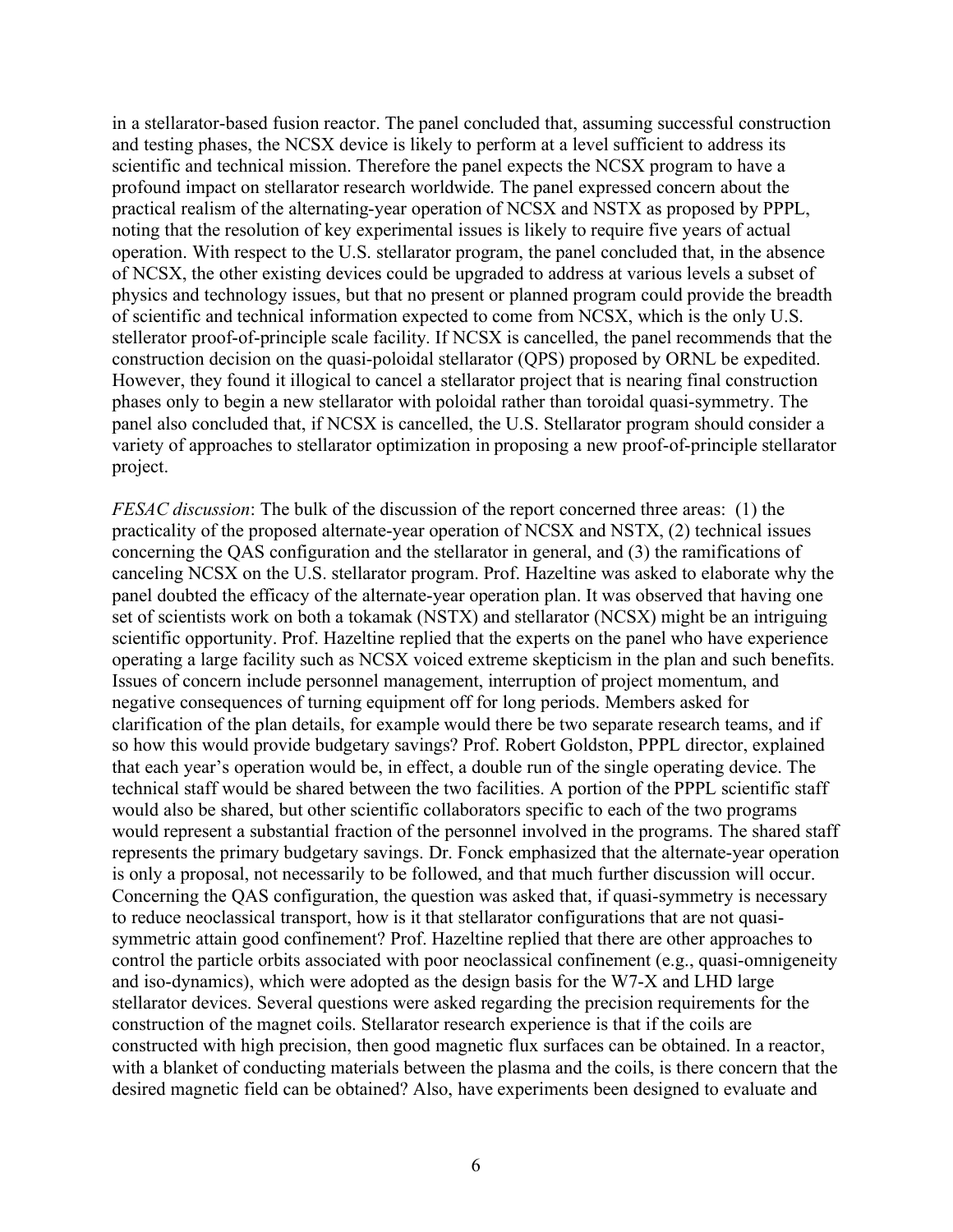define the required precision? Prof. Hazeltine replied that these issues have concerned the stellarator community for a long time, citing successful experimental efforts to validate the magnetic flux surface quality. Trim coils are included in the NCSX design to correct and optimize flux surface quality. Some trim coils are being constructed while others can be added later if necessary. These trim coils provide an experimental means to destroy the flux surface integrity and thereby quantify the magnet coil precision requirements. He added that the ARIES team investigating the compact quasi-axisymmetric stellarator as a reactor system concluded that issues such as the blanket's impact on magnetic field quality were not insurmountable, and that a continuing goal in stellarator research is to simplify the coil design. Prof. Hazeltine reiterated that the panel was in full agreement with the statement that, assuming successful construction and testing phases, the NSCX device is likely to perform at a level sufficient to address its mission, but that they did not feel that they were asked to evaluate whether or not the device was being constructed correctly, and that the panel assumed this to be the case. In regard to the U.S. stellarator program in the absence of NCSX, an explanation of why QPS would not replace the scope of NCSX was requested. Prof. Hazeltine explained that NCSX is a proof-of-principle scale facility, whereas QPS is smaller and not designed to study in an integrated fashion a full range of scientific issues, as expected for a proof-of-principle scale project. The question was asked why not consider building an additional concept exploration level facility instead of a proof-ofprinciple scale facility? Prof. Hazeltine replied that the panel felt strongly that the U.S. needs a proof-of-principle scale facility to influence worldwide stellarator research, although he also noted that the U.S.'s existing concept exploration stellarator experiments and 3D theory and computation expertise do have significant impact on stellarator research. In regard to the recommendation that, if NCSX is cancelled a variety of approaches to stellarator optimization should be considered in proposing a new proof-of-principle project, this does not imply the panel was concerned in any particular way about the QAS approach, rather that a broad view on stellarator optimization should be considered in that event. A procedural note, FESAC member Dr. Michael Zarnstorff, PPPL, recused himself from this discussion following Prof. Hazeltine's presentation.

#### **6. Public comments (3).**

Prof. Miklos Porkolab, MIT, reported that a symposium on magnetic fusion research will be held in conjunction with the AAAS meeting in Boston, on Feb. 16. The symposium will be a three hour session with six speakers: E. Velikov, P. Kaw, R. Fonck, R. Stambaugh, K. McCarthy, and C. Llewellyn-Smith. The symposium, co-organized by Prof. Porkolab and Barrett Ripin, celebrates the 50th anniversary of the Geneva Conference. There will also be a symposium on inertial fusion energy. Prof. Porkolab also offered his views on the high magnetic field approach to fusion (see FESAC discussion above). He noted the potential advantage using a lower beta, higher reliability approach. He also noted that RF current drive is easier at higher field. He commented that it is inconceivable there would not be advances in the several decades leading to a fusion reactor.

Dr. Stephen Dean, Fusion Power Associates, presented to FESAC a white paper titled "The Rationale for an Expanded Inertial Fusion Energy Program" by Dr. Dean. The paper acknowledges 14 other individuals for their assistance. Dr. Dean noted that the MFE and IFE communities have worked together well, going back to the Snowmass meetings and the 35 year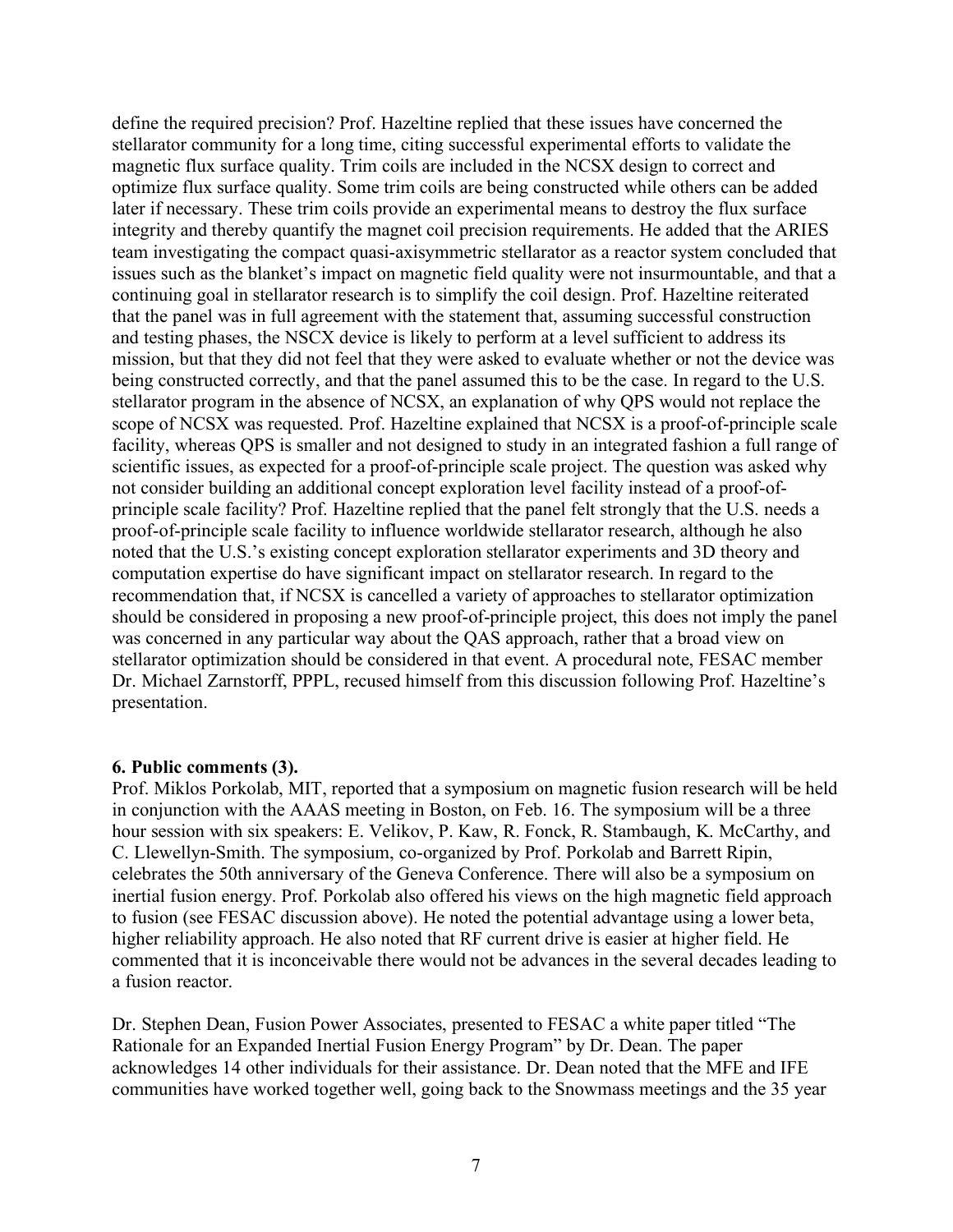plan. He expressed concern that the lack of inclusion of IFE in the Strategic Planning process described in item 4 above will break consensus between the MFE and IFE communities. He said that the IFE and ICC communities would like to be included in the planning process. He noted that DOE has no timetable for DEMO, so there is no need to narrow the field at this point. Dr. Dean also described what he views a policy issue. The fusion program has been operating under a statement of knowledge development. Given a charge on how to get to DEMO, he argued that there should then be a new statement of policy for fusion energy development. Dr. Dean also expressed his concern that the strawman reorganization of the Office of Fusion Energy Sciences proposed by Dr. Fonck does not give equal treatment to IFE, since there would be a Division on Magnetic Fusion Energy, whereas IFE would fall under Plasma Science.

First day, adjourned, 5:00 pm Second day, called to order, 8:30 am

Prof. Robert Goldston, PPPL, noted changes occurring in the country's view on energy. He sees a risk that the discussion could pass over fusion energy, in part because most of the focus is the relatively near term when fusion will not play a major role. He suggested a community effort or FESAC action to refresh the arguments for fusion energy as the energy debate goes forward. This is also timely with a new presidential administration coming in.

## **7. Drafting of Transmittal Letters for Panel Reports.**

Prof. Prager led the drafting of transmittal letters for the three panel reports described above on: The Fusion Simulation Project (FSP), Strategic Planning, and the NCSX Review. The members' discussion on the letter for the Fusion Simulation Project report concluded that it would be revised after the meeting to include reference to the 2002 FESAC report on FSP and note the report's recommendation that FSP move to a project definition phase.

## **8. FESAC discussion.**

Dr. Orbach was unable to attend the meeting as scheduled. FESAC used the available time to continue discussion on strategic planning and program policy. The discussion concentrated on a few main themes, some main points noted below:

*On program policy*: Questions were raised related to the policy statement for fusion energy, if it should adopt an energy mission and encompass fusion technology explicitly, and if science alone is sufficient to justify the fusion program. It was also noted that basic plasma science is important to fusion (e.g., low temperature plasma boundary), and that there are strategically important non-fusion applications associated with basic plasma science. Dr. Fonck noted that there is no outside opposition to the fusion program emphasis on science. He also said that the strategic planning charge (item 4 above) is often misinterpreted to imply that the fusion program is transitioning to an energy development path. It was observed that science issues extend well beyond plasma science, and there is opportunity to shore up all fronts as indicated in the Stategic Planning Panel report.

*On High Energy Density Laboratory Plasmas and Inertial Fusion Energy*: Dr. Fonck summarized the Office of Science view that there is a desire to see the large inertial confinement fusion (ICF) facilities be used for developing the science of inertial fusion energy (IFE) and high energy density laboratory plasma (HEDLP) research. However, there is no support for an IFE energy program. This parallels the emphasis on science for MFE research. He also said HEDLP